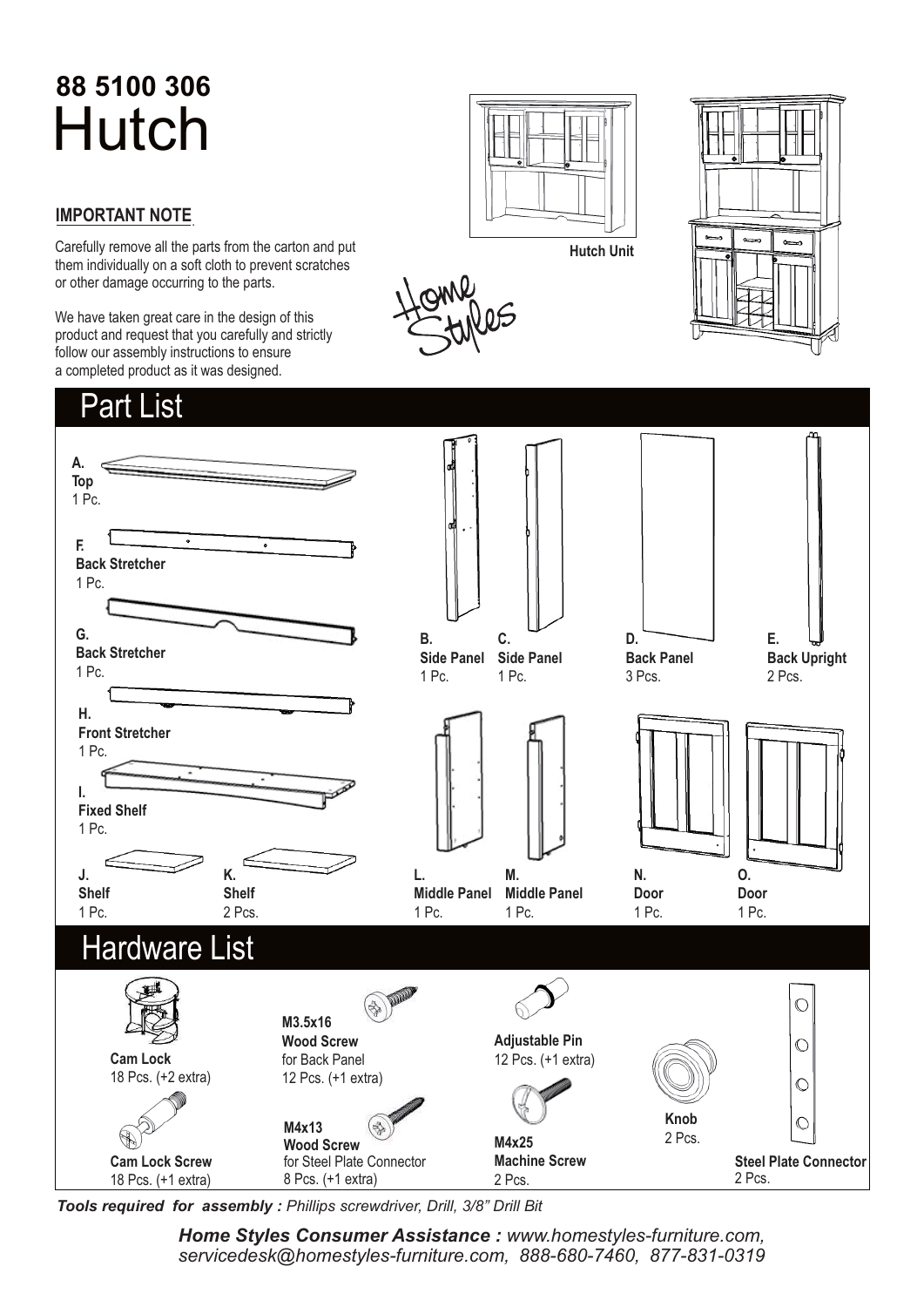### Assembly Instructions 2/5

Cam Lock Screw

#### **IMPORTANT**

*\* Do not tighten up all the bolts until each part is properly assembled.*

*\* Use a soft cloth between these parts and the floor.*

#### **STEP 1**



#### **STEP 3**

Attach Middle Panels (L) and (M) to Fixed Shelf (I) with Cam Locks. (See Figure 2)



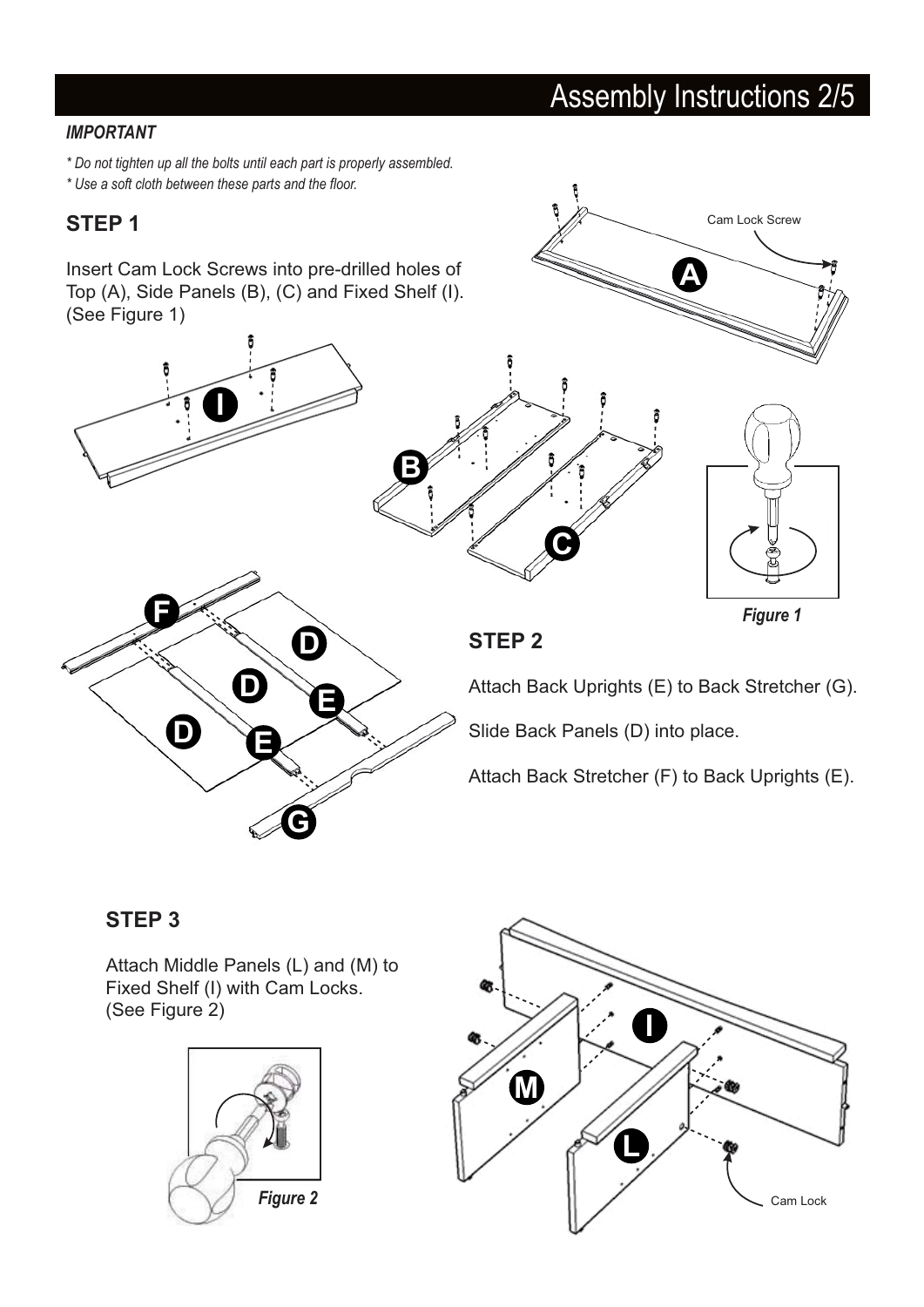### Assembly Instructions 3/5



#### **STEP 4**

Attach unit from Step 2, Front Stretcher (H) and Side Panel (B) to the unit from Step 3 with Cam Locks.

Attach Side Panel (C) to the unit with Cam Locks.

#### **STEP 5**

Turn the unit to its' upright position.

Attach Top (A) to unit with Cam Locks.

Insert Adjustable Pins into side panels and middle panels at the desired level.

Place Shelf (J) and Shelves (K) into position.

Attach Knobs to Door (N) and (O) with Machine Screws. (See Figure 3)



Attach Door (N) and (O) to side panels by sliding the door lift hinges into side panel lift hinges. (See Figure 4)





*Figure 3 Figure 4*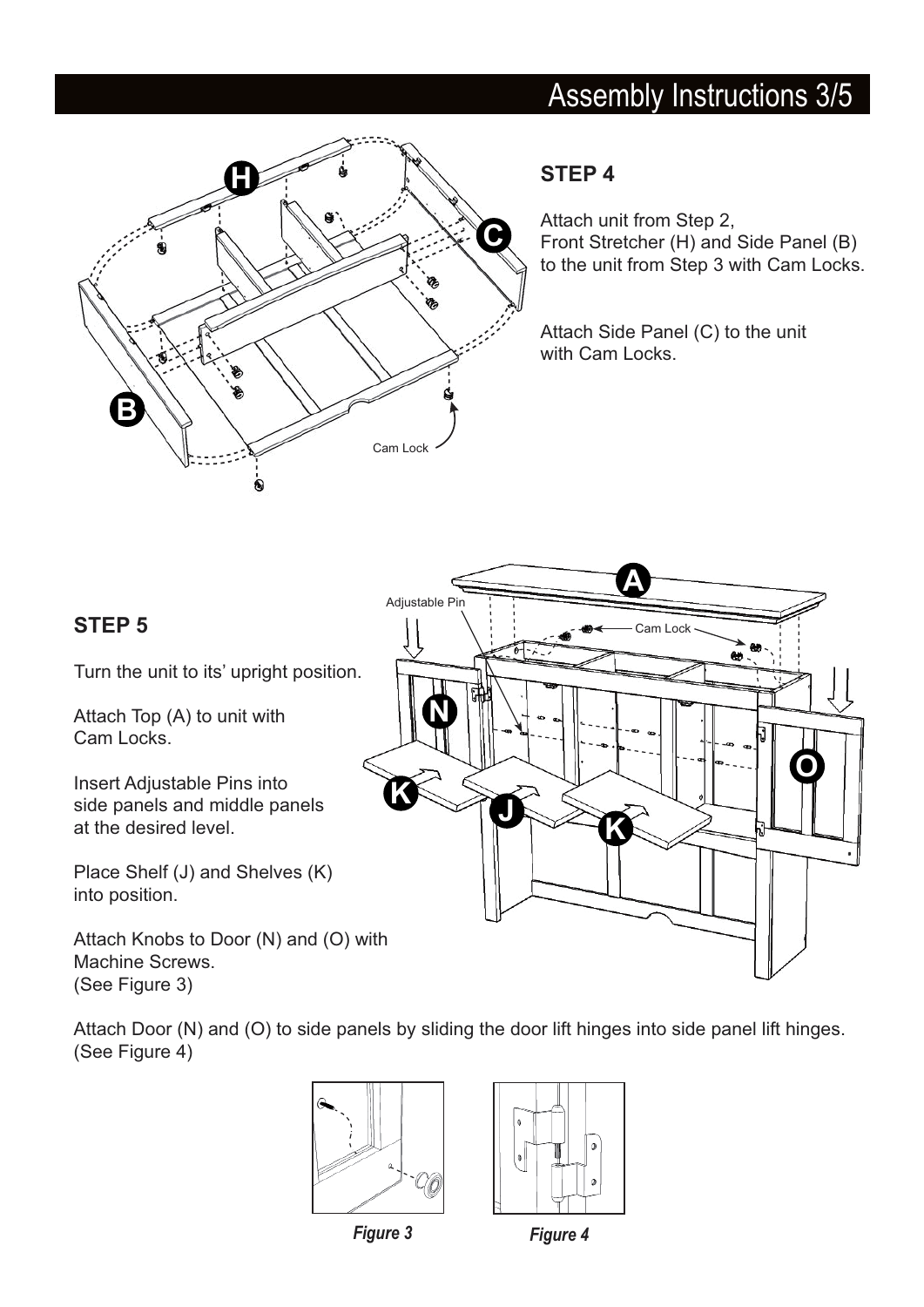## Assembly Instructions 4/5

#### **STEP 7**

Place Hutch onto Buffet.





#### **STEP 8**

Attach Steel Plate Connectors using Wood Screws for Steel Plate Connector. (See Figure 5)



*Figure 5*

od Screw Back Panel

#### **STEP 9**

Insert 12X Wood Screws for Back Panel into pre-drilled holes of Back Panel.